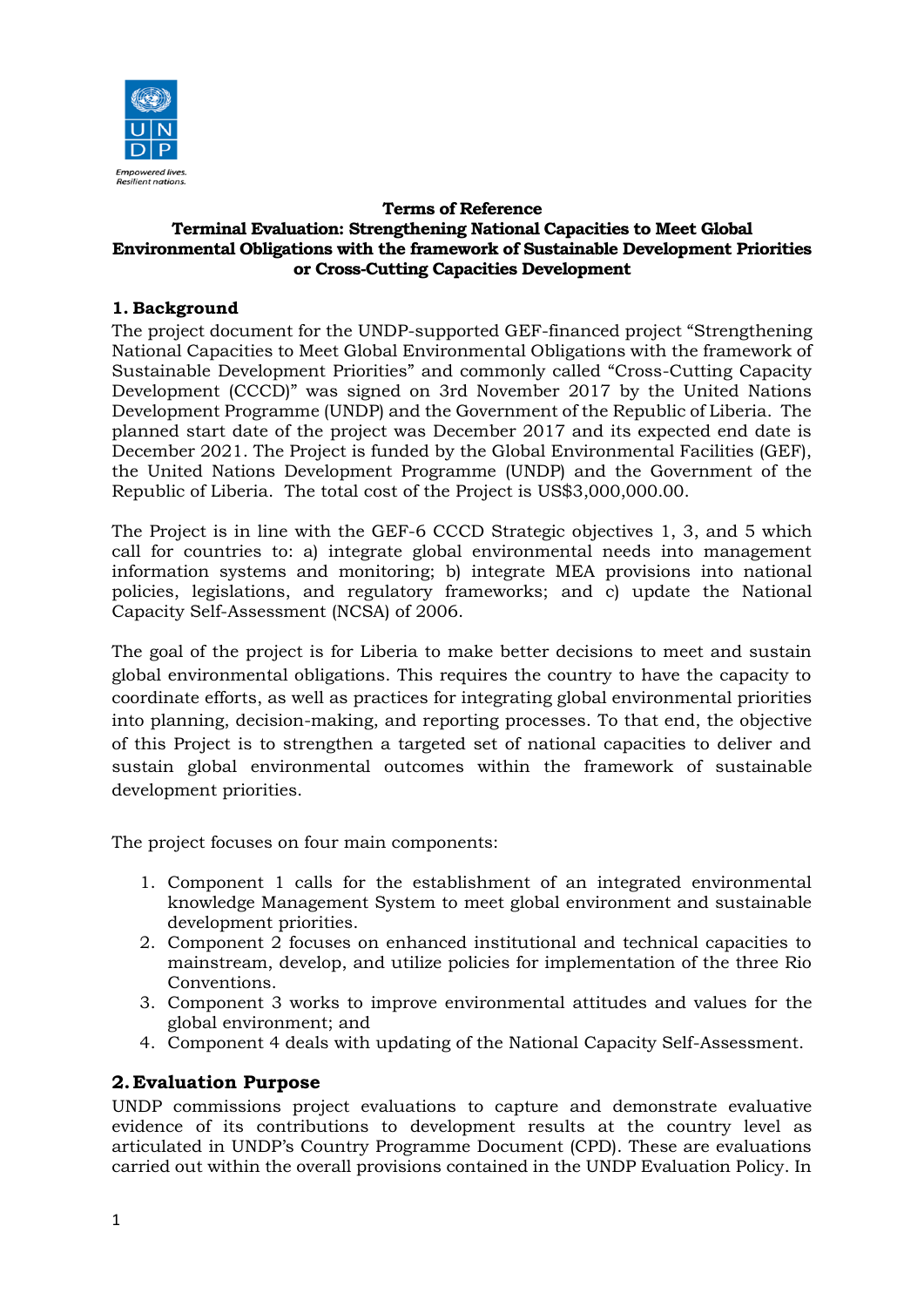line with the Evaluation Plan of UNDP Liberia, project evaluation is planned to be commissioned the last year of the project implementation.

The UNDP Office in Liberia is commissioning this independent evaluation on the CCCD Project to capture evaluative evidence of its relevance, effectiveness, efficiency, sustainability, and incorporate gender and other cross-cutting issues in an effort to assess the achievement of projects results against what was expected to be achieved. The evaluation will ascertain how beneficiaries have benefited from the project interventions and what lessons could be learned that can both improve the sustainability of benefits from this project, and aid in the overall enhancement of UNDP programming. The evaluation serves an important accountability function, providing national stakeholders and partners in Liberia with an impartial assessment of the results of CCCD's intervention.

### **3. Evaluation Scope**

The evaluation will assess the project's performance against expectations set out in the project results framework. The TE will assess results according to the criteria outlined in the UNDP and GEF Evaluation Guidelines. The evaluation will occur between March and May 2021. The evaluation will cover the entire duration of the project since it is a terminal evaluation. The evaluation will cover the activities by the project across the country. all government entities and other stakeholders involved with the project will be covered by the evaluation. It is important to ascertain the extent to which the project's beneficiaries were involved in the execution of the project.

The evaluation will consider the pertinent outcomes and outputs as stated in the project document, which focuses on advancing medium to long term planning in climate sensitive sectors in relations to UNSDCF and Country Programme Outcomes #2 and 4; UNDP Strategic Plan Output 1.

#### **4. Evaluation Questions**

The evaluation seeks to answer the following questions, focused around the evaluation criteria of relevance, effectiveness, efficiency, and sustainability:

#### **Relevance:**

- How well has the programme aligned with government and agency priorities?
- To what extent has CCCD's selected method of delivery been appropriate to the development context?
- Has CCCD programme been influential in influencing national policies on the Rio Conventions?
- How relevant is the Environmental Knowledge Management System (EKMS) to the Government of the Republic of Liberia?
- To what extent was the project in line with the UNDP Strategic Plan, CPD, and UNSDCF.

#### **Effectiveness:**

- What evidence is there to show that the programme has contributed towards an improvement in national government capacity, including institutional strengthening?
- Has the CCCD programme been effective in helping improve awareness on the Rio Conventions?
- To what extent have outcomes been achieved or has progress been made towards their achievement.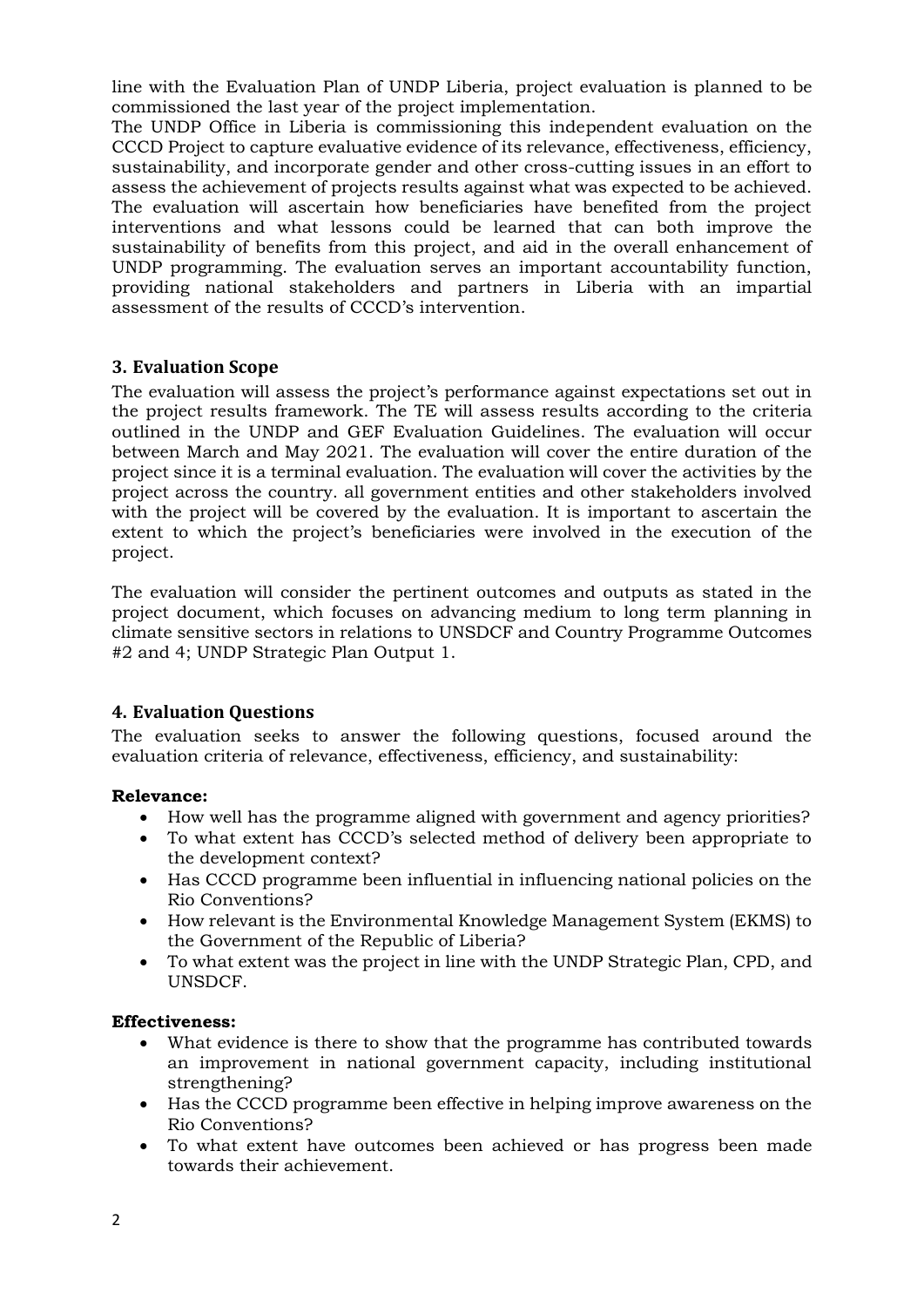- What has been the contribution of partners and other organizations to the outcome, and how effective have the programme partnerships been in contributing to achieving the outcome?
- What were the positive or negative, intended or unintended, changes brought about by CCCD's work?
- What contributing factors and impediments enhance or impede CCCD performance?
- To what extent did the project contribute to gender equality, the empowerment of women, and/or a human-rights based approach?

### **Efficiency:**

- Are CCCD Project's approaches, resources, models, conceptual framework relevant to achieve the planned outcomes?
- To what extent were quality outputs delivered on time?
- Has there been an economical use of financial and human resources and strategic allocation of resources (funds, human resources, time, expertise, etc.)?
- Did the monitoring and evaluation systems that the CCCD Project has in place help to ensure that activities and outputs were managed efficiently and effectively?
- Were alternative approaches considered in designing the programme?

## **Sustainability:**

- What is the likelihood that the EKMS interventions will be sustainable?
- What mechanisms have been set in place by the CCCD Project to ensure that the government of Liberia to contribute to and sustain improvements made through these interventions?
- To what extent has a sustainability strategy, including capacity development of key national stakeholders, been developed or implemented?
- To what extent have partners committed to providing continuing support?
- What indications are there that the outcomes will be sustained, e.g., through requisite capacities (systems, structures, staff, etc.)?
- What opportunities for financial sustainability exist?
- How has the CCCD project developed appropriate institutional capacity (systems, structures, staff, expertise, etc.) that will be self-sufficient after the project closure date?

#### **Impact:**

- What has happened because of the programme or project?
- What real difference has the activity made to the beneficiaries?
- How many people have been affected?
- Were there contributions to changes in policy/legal/regulatory frameworks, including observed changes in capacities (awareness, knowledge, skills, infrastructure, monitoring systems, etc.) and governance architecture, including access to and use of information (laws, administrative bodies, trustbuilding and conflict resolution processes, information-sharing systems, etc.)?
- Discuss any unintended impacts of the project (both positive and negative) and assess their overall scope and implications.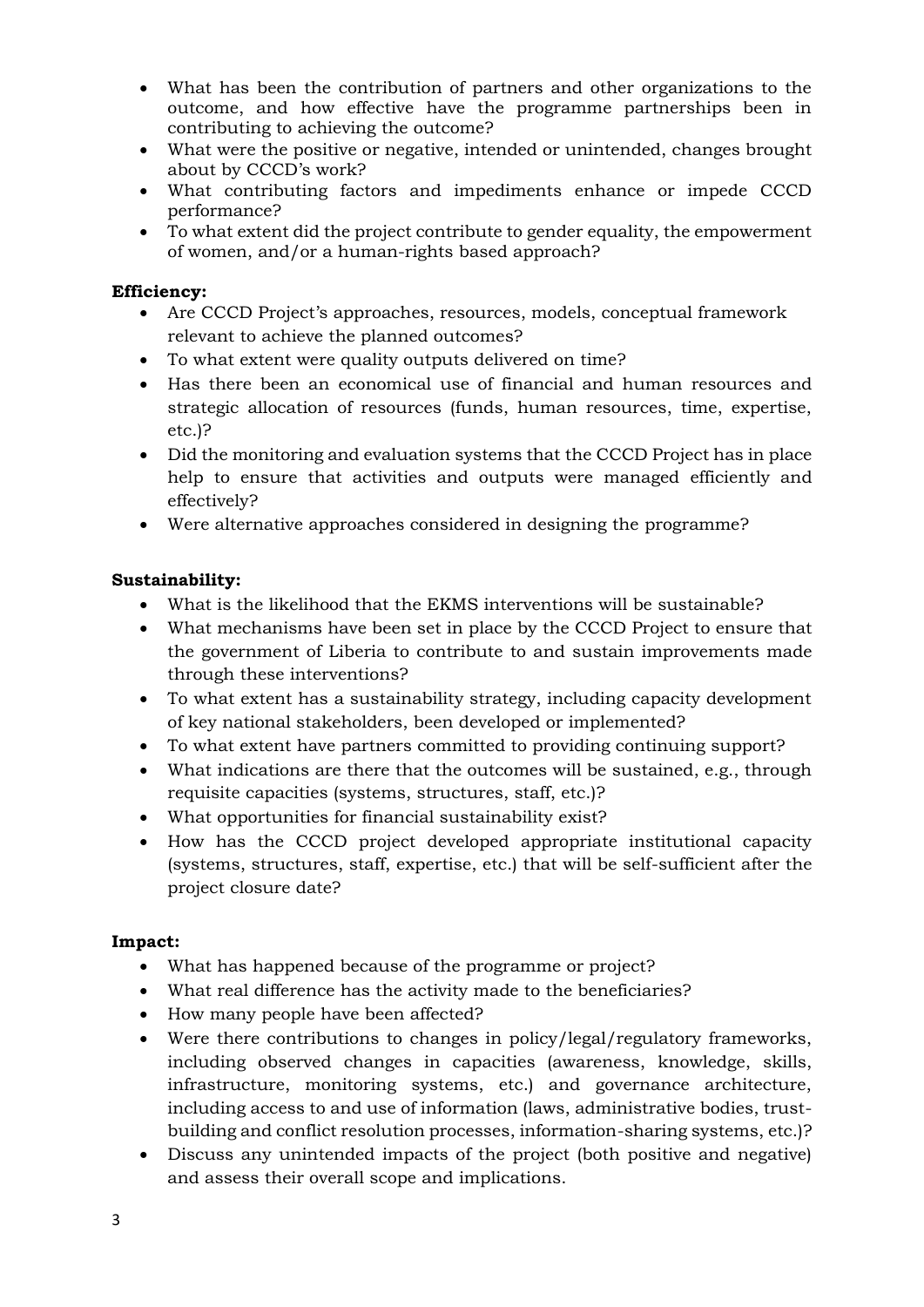• Identify barriers and risks that may prevent further progress towards longterm impact.

The evaluation must also include an assessment of the extent to which programme design, implementation and monitoring have taken the following cross cutting issues into consideration:

## **Human rights**

• To what extent has poor, indigenous and tribal peoples, women and other disadvantaged and marginalized groups benefitted from the CCCD Project's interventions?

## **Gender Equality**

- To what extent has gender been addressed in the design, implementation and monitoring of the CCCD programme?
- To what extent has CCCD programme promoted positive changes in gender equality? Were there any unintended effects?
- How did the programme promote gender equality, human rights and human development in the delivery of outputs?

The evaluation team will include a summary of the main findings of the evaluation report. Findings should be presented as statements of fact that are based on analysis of the data.

A section on conclusions will be written in light of the findings. Conclusions should be comprehensive and balanced statements that are well substantiated by evidence and logically connected to the evaluation findings. They should highlight the strengths, weaknesses and results of the project, respond to key evaluation questions and provide insights into the identification of and/or solutions to important problems or issues pertinent to project beneficiaries, UNDP and GEF, including issues in relation to gender equality and women's empowerment.

Recommendations should provide concrete, practical, feasible and targeted recommendations directed to the intended users of the evaluation about what actions to take and decisions to make. The recommendations should be specifically supported by the evidence and linked to the findings and conclusions around key questions addressed by the evaluation.

The evaluation report should also include lessons that can be taken from the evaluation, including best and worst practices in addressing issues relating to relevance, performance and success that can provide knowledge gained from the particular circumstance (programmatic and evaluation methods used, partnerships, financial leveraging, etc.) that are applicable to other GEF and UNDP interventions. When possible, the evaluation team should include examples of good practices in project design and implementation.

It is important for the conclusions, recommendations and lessons learned of the TE report to include results related to gender equality and empowerment of women.

## **5. Methodology**

The evaluation report must provide evidence-based information that is credible, reliable, and useful.

The evaluation will be carried out by an external team of independent evaluators and will follow a participatory and consultative approach ensuring close engagement with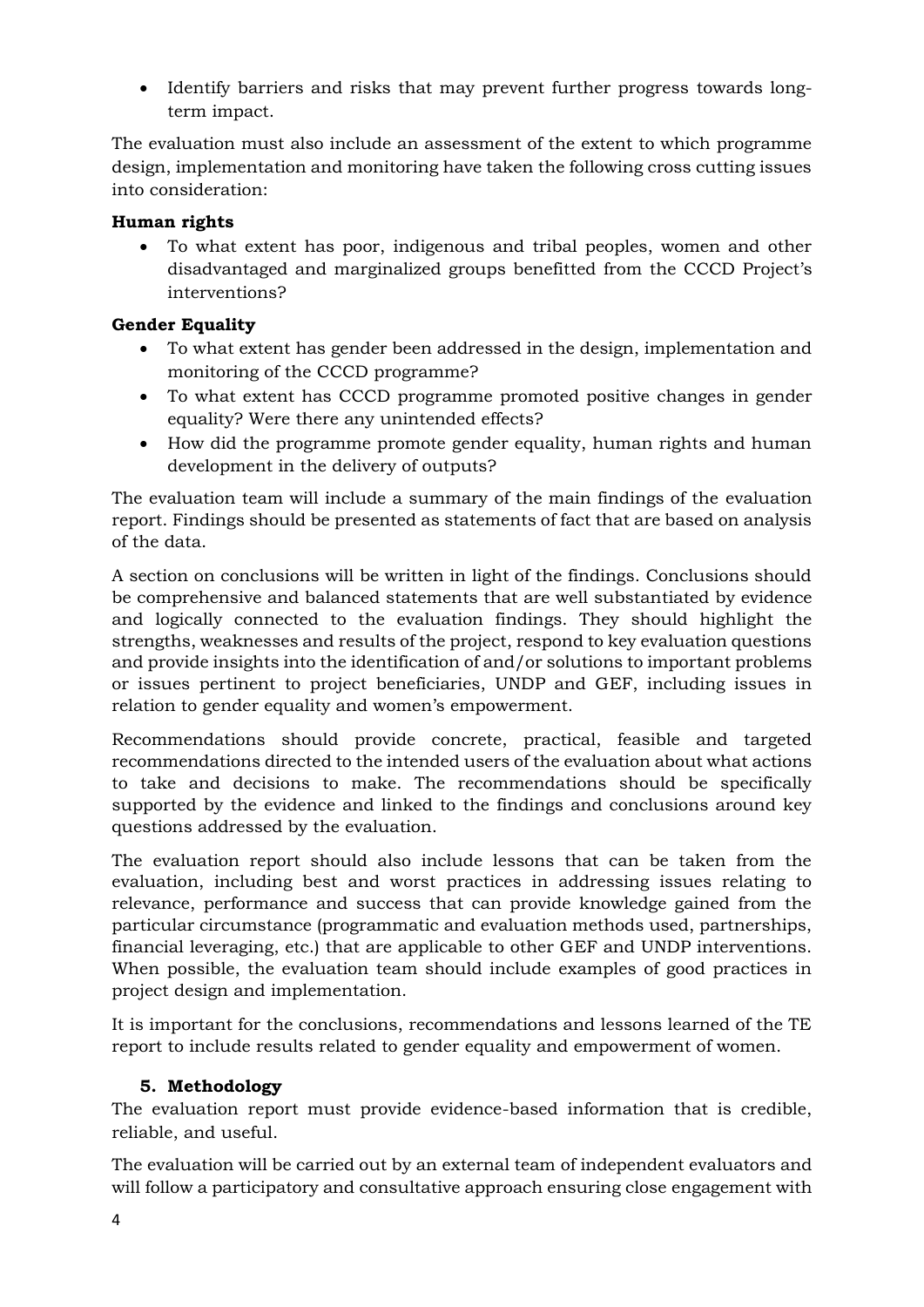a wide array of stakeholders and beneficiaries, including national and local government officials and staff, donors, beneficiaries from the interventions, and community members.

Evidence obtained and used to assess the results of CCCD Project's interventions must be triangulated from a variety of sources, including verifiable data on indicator achievement, existing reports, evaluations and technical papers, stakeholder interviews, focus groups, surveys and site visits. In the event where field mission is not possible due to COVID-19, then remote interviews may be conducted through telephone or online (skype, zoom, etc.). Under such situation, site visits will be carried out by the National Consultant. These formalities will be agreed upon during contract discussions and finalized in the inception meeting. The specific design and methodology for the evaluation should emerge from consultations between the evaluation team and the above-mentioned parties regarding what is appropriate and feasible for meeting the evaluation purpose and objectives and answering the evaluation questions, given limitations of budget, time and data. The evaluation team must use gender-responsive methodologies and tools and ensure that gender equality and women's empowerment, as well as other cross-cutting issues and SDGs are incorporated into the evaluation report.

The final methodological approach including interview schedule, site visits and data to be used in the evaluation must be clearly outlined in the evaluation Inception Report and be fully discussed and agreed between UNDP, stakeholders, and the evaluation team.

The final report must describe the full evaluation approach taken and the rationale for the approach making explicit the underlying assumptions, challenges, strengths and weaknesses about the methods and approach of the evaluation.

The following steps in data collection are anticipated:

## **5.1 Desk Review**

A desk review should be carried out of the key strategies and documents underpinning the project's scope of work. This includes reviewing the project document, different reports, country programme document, the as well as any monitoring and other documents, to be provided by the project and Commissioning Unit.

## **5.2 Field Data Collection**

Following the desk review, the national evaluator will build on the documented evidence through an agreed set of field and interview methodologies, including:

- Interviews with key partners and stakeholders
- Field visits to project sites and partner institutions
- Survey questionnaires where appropriate
- Participatory observation, focus groups, and rapid appraisal techniques

## **6. Deliverables**

The following reports and deliverables are required for the evaluation:

- Inception report
- Draft Evaluation Report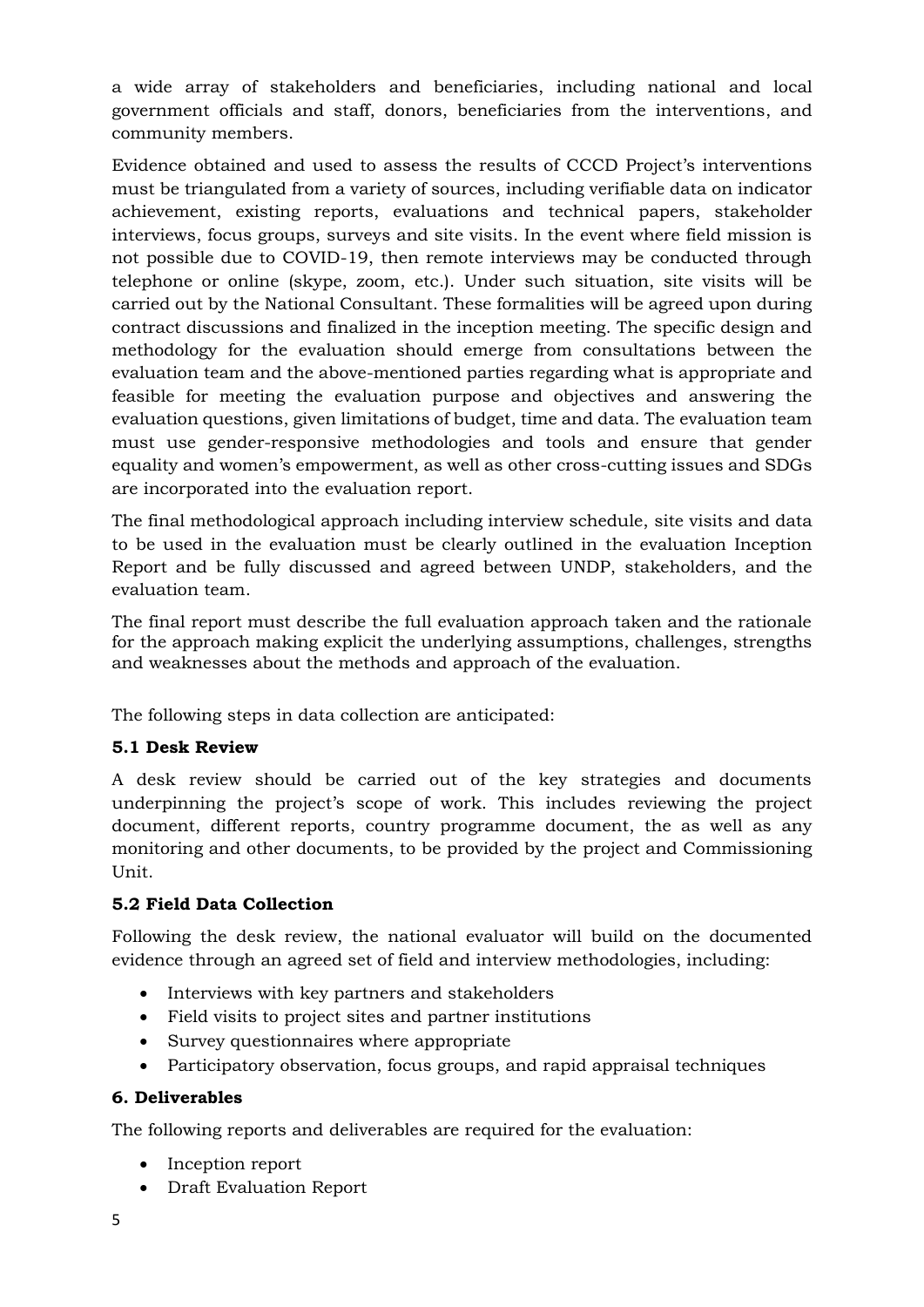- Presentation at the validation workshop with key stakeholders, (partners and beneficiaries)
- Final Evaluation report

One week after contract signing, the evaluation team will produce an **inception report** clarifying the objectives, methodology and timing of the evaluation. The inception report must include an evaluation matrix presenting the evaluation questions, data sources, data collection, analysis tools and methods to be used. Annex 3 provides a simple matrix template. The inception report should detail the specific timing for evaluation activities and deliverables and propose specific site visits and stakeholders to be interviewed. Protocols for different stakeholders should be developed. The inception report will be discussed and agreed with the UNDP Country Office before the national evaluator proceed with site visits.

The **draft evaluation report** will be shared by the evaluation team to the UNDP Country Office, who will circulate the draft to stakeholders. The evaluation tea will present the draft report in a validation workshop that the UNDP country office will organise. Feedback received from these sessions should be considered when preparing the final report. The evaluators will produce an 'audit trail' (Annex 7) indicating whether and how each comment received was addressed in revisions to the **final report**.

The suggested table of contents of the evaluation report is found in ANNEX 2.

## **7.Evaluation Team Composition and Required Competencies**

The evaluation will be undertaken by a team of 2 external evaluators, a Team Lead (international consultant) and an Associate Evaluator (national consultant). The Team Lead will oversee the entire evaluation process, ensure its successful execution and be responsible for the final product. As the Team Lead, s/he will manage the national consultant. In addition to his/her direct reporting line to the international consultant, the National Consultant will rely on the project staff and stakeholders to prepare the ground for effective and efficient implementation of the evaluation.

The evaluators cannot have participated in the project preparation, formulation and/or implementation (including the writing of the project document) and should not have a conflict of interest with the project's related activities.

## **Required Competencies and Qualifications of the Team Lead**

- Minimum Master's degree in natural resource management/environmental management/business/public administration other related disciplines.
- Minimum 7-10 years of relevant professional experience.
- Knowledge of UNDP and GEF/GCF monitoring and evaluation policies and guidelines
- Strong working knowledge of the UN and more specifically the work of UNDP in support of government.
- Sound knowledge of results-based management systems, and monitoring and evaluation methodologies; including experience in applying SMART (S=Specific; M=Measurable; A=Achievable; R=Relevant; T=Time-bound) indicators.
- Demonstrated understanding of issues related to gender and climate change adaptation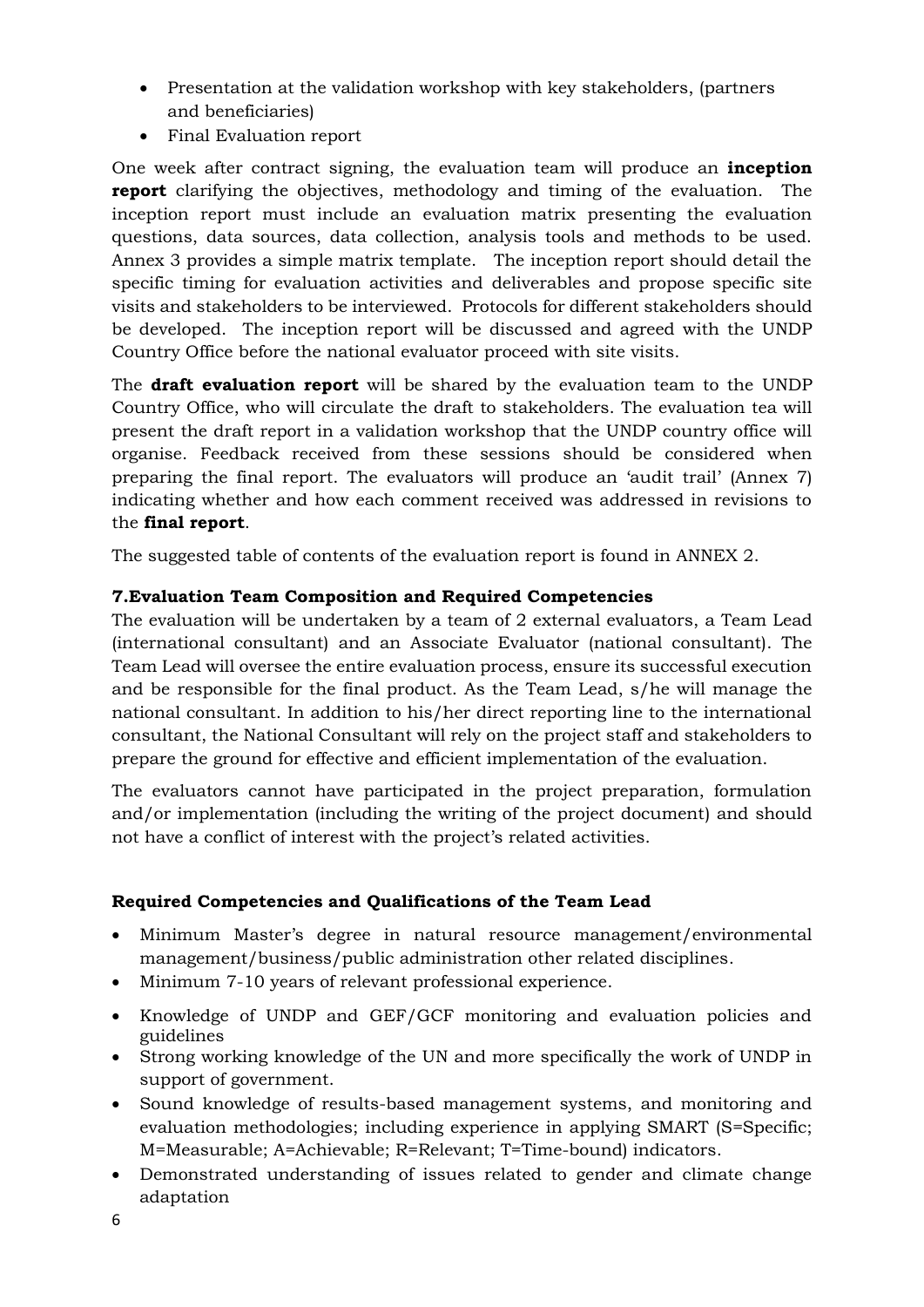• Excellent reporting and communication skills

The **Team Lead** will have overall responsibility for the quality and timely submission of the draft and final evaluation report. Specifically, the Team Lead will perform the following tasks:

- Lead and manage the evaluation mission.
- Develop the inception report, detailing the evaluation scope, methodology and approach.
- Conduct the project evaluation in accordance with the proposed objective and scope of the evaluation and UNDP evaluation guidelines.
- Manage the team during the evaluation mission, and liaise with UNDP on travel and interview schedules'
- Draft and present the draft and final evaluation reports.
- Lead the presentation of draft findings in the stakeholder workshop.
- Finalize the evaluation report and submit it to UNDP.

## **Required qualification of the Associate Evaluator**

- Liberian citizen or persons with extensive experience working in Liberia during the last 5 years.
- Minimum master's degree in the social sciences.
- Minimum 5 years' experience carrying out development evaluations for government and civil society.
- Experience working in or closely with UN agencies, especially UNDP, is preferred.
- A deep understanding of the development context in Liberia and preferably an understanding of climate change/natural resource management issues within the Liberia context.
- Strong communication skills.
- Excellent reading and writing skills in English.

The Associate Evaluator will, *inter alia*, perform the following tasks:

- Review documents.
- Participate in the design of the evaluation methodology.
- Assist in carrying out the evaluation in accordance with the proposed objectives and scope of the evaluation.
- Draft related parts of the evaluation report as agreed with the Evaluation Manager.
- Assist the Evaluation Manager to finalize the draft and final evaluation report.

## **8.Evaluation Ethics**

The evaluation must be carried out in accordance with the principles outlined in the UNEG 'Ethical Guidelines for Evaluation' and sign the Ethical Code of Conduct for UNDP Evaluations. Evaluators must be free and clear of perceived conflicts of interest. To this end, interested consultants will not be considered if they were directly and substantively involved, as an employee or consultant, in the formulation of UNDP strategies and programming relating to the outcomes and programmes under review. The code of conduct and an agreement form to be signed by each consultant are included in Annex 4.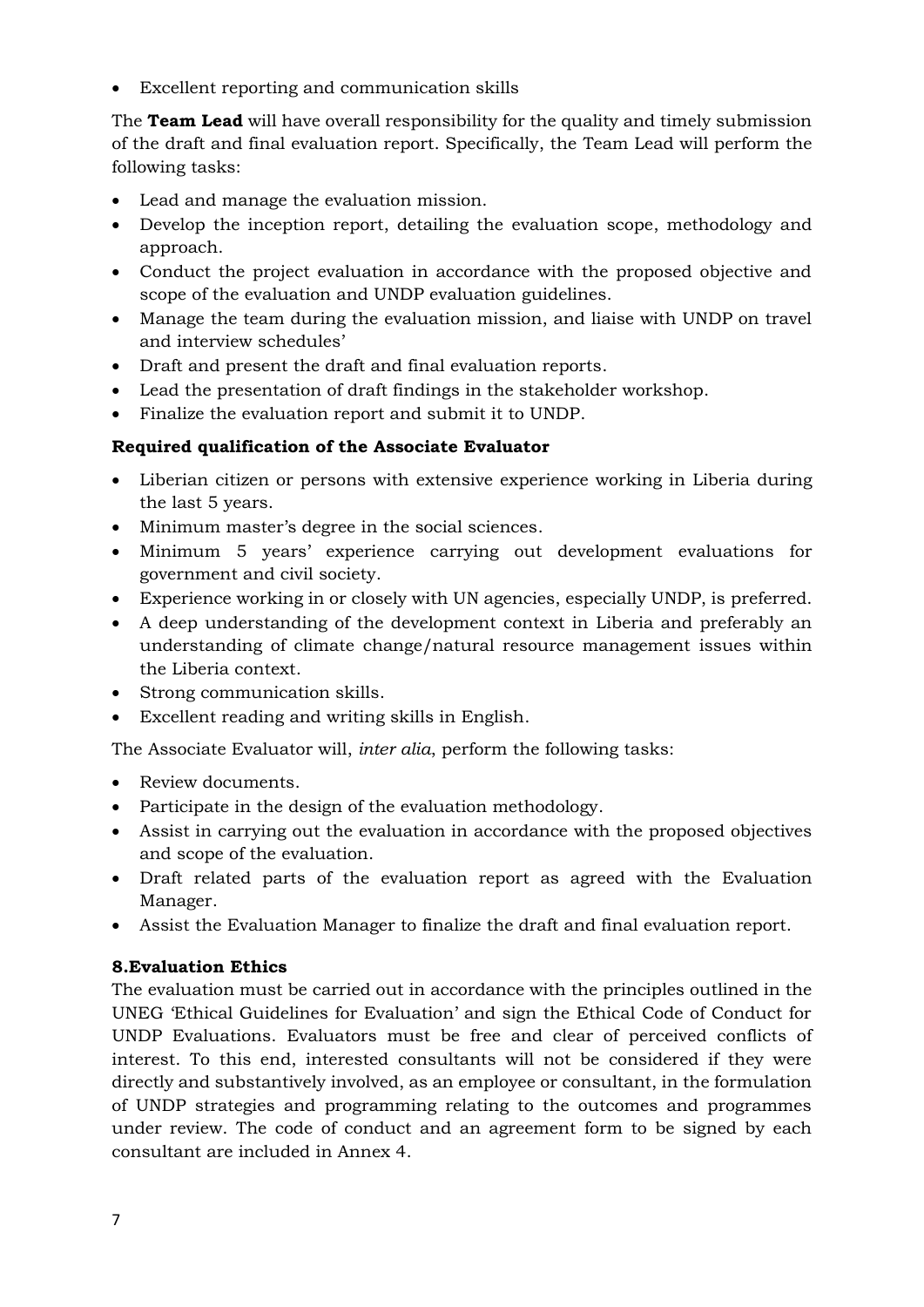## **9.Implementation Arrangements**

The UNDP CO will select the evaluation team through standard UNDP procurement processes and will be responsible for the management of the evaluators. The Head of Unit/Deputy Resident Representative Programme (DRR/P) will designate a focal point for the evaluation that will work with the M&E Specialist and Programme Manager to assist in facilitating the process (e.g., providing relevant documentation, arranging visits/interviews with key informants, etc.). The CO Management will take responsibility for the approval of the final evaluation report. The M&E Specialist or designate will arrange introductory meetings within the CO and the DRR/P or her designate will establish initial contacts with partners and project staff. The consultants will take responsibility for setting up meetings and conducting the evaluation, subject to advanced approval of the methodology submitted in the inception report. The CO management will develop a management response to the evaluation within two weeks of report finalization.

The Task Manager of the Project will convene an Advisory Panel comprising of technical experts to enhance the quality of the evaluation. This Panel will review the inception report and the draft evaluation report to provide detail comments related to the quality of methodology, evidence collected, analysis and reporting. The Panel will also advise on the conformity of evaluation processes to the UNEG standards. The evaluation team is required to address all comments of the Panel completely and comprehensively. The Evaluation Team Leader will provide a detail rationale to the advisory panel for any comment that remain unaddressed.

The evaluation will use a system of ratings standardising assessments proposed by the evaluators in the inception report. The evaluation acknowledges that rating cannot be a standalone assessment, and it will not be feasible to entirely quantify judgements. Performance rating will be carried out for the four evaluation criteria: relevance, effectiveness, efficiency and sustainability.

While the Country Office will provide some logistical support during the evaluation, for instance assisting in setting interviews with senior government officials, it will be the responsibility of the evaluators to logistically and financially arrange their travel to and from relevant project sites and to arrange most interviews. Planned travels and associated costs will be included in the Inception Report and agreed with the Country Office.

## **10. Timeframe for the Evaluation Process**

The evaluation is expected to take 23 working days for each of the two consultants, over a period of six weeks starting 22<sup>th</sup> March 2021. The final draft evaluation report is due on the 21th April 2021. The following table provides an indicative breakout for activities and delivery:

| <b>Activity</b>                           | <b>Deliverable</b>      | Work day<br>allocation     |                                      | Time period<br>(days) for |
|-------------------------------------------|-------------------------|----------------------------|--------------------------------------|---------------------------|
|                                           |                         | <b>Team</b><br><b>Lead</b> | <b>Associate</b><br><b>Evaluator</b> | task<br>completion        |
| Review materials and<br>develop work plan | Inception<br>report and |                            |                                      |                           |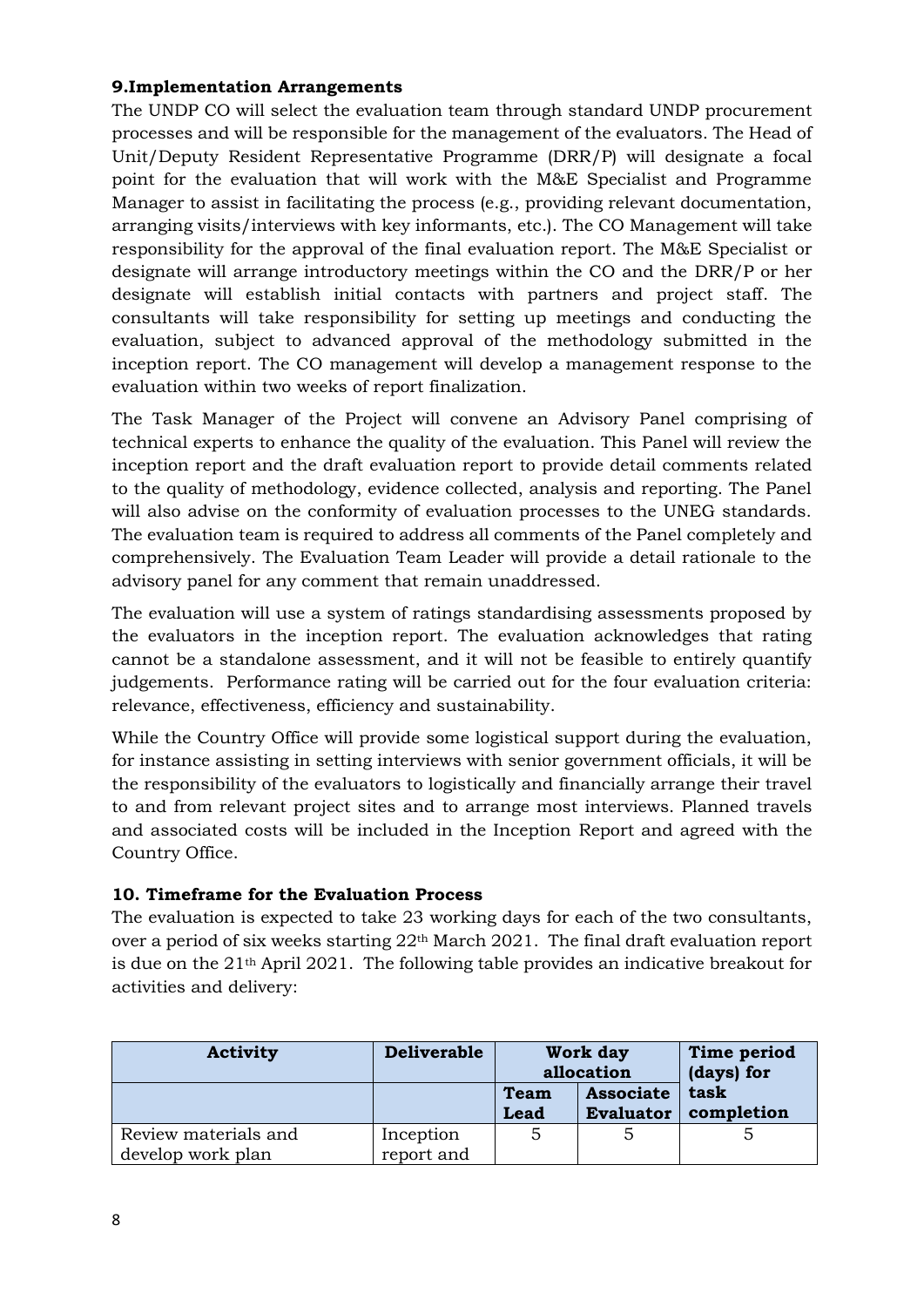| Participate in an Inception<br>Meeting with UNDP Liberia<br>country office<br>Draft inception report                                                                                                            | evaluation<br>matrix                                                     |    |    |    |
|-----------------------------------------------------------------------------------------------------------------------------------------------------------------------------------------------------------------|--------------------------------------------------------------------------|----|----|----|
| Review Documents and<br>stakeholder consultations<br>Interview stakeholders<br>Conduct field visits<br>Analyse data<br>Develop draft evaluation and<br>lessons report to Country<br>Office                      | Draft<br>evaluation<br>report<br>Stakeholder<br>workshop<br>presentation | 15 | 15 | 15 |
| Present draft Evaluation<br>Report and lessons at<br>Validation Workshop<br>Finalize and submit<br>evaluation and lessons<br>learned report incorporating<br>additions and comments<br>provided by stakeholders | Final<br>evaluation<br>report                                            | 3  | 3  | 3  |
|                                                                                                                                                                                                                 | Totals                                                                   | 23 | 23 | 23 |

## **11.Fees and payments**

Interested consultants should provide their requested fee rates when they submit their expressions of interest, in USD. The UNDP Country Office will then negotiate and finalise contracts. Travel costs and daily allowances will be paid against invoice, and subject to the UN payment schedules for Liberia. Fee payments will be made upon acceptance and approval by the UNDP Country Office of planned deliverables, based on the following payment schedule:

| Inception report                                          | 20% |
|-----------------------------------------------------------|-----|
| <b>Draft Evaluation Report</b>                            | 40% |
| <b>Final Evaluation Report</b><br>+ completed Audit Trail | 40% |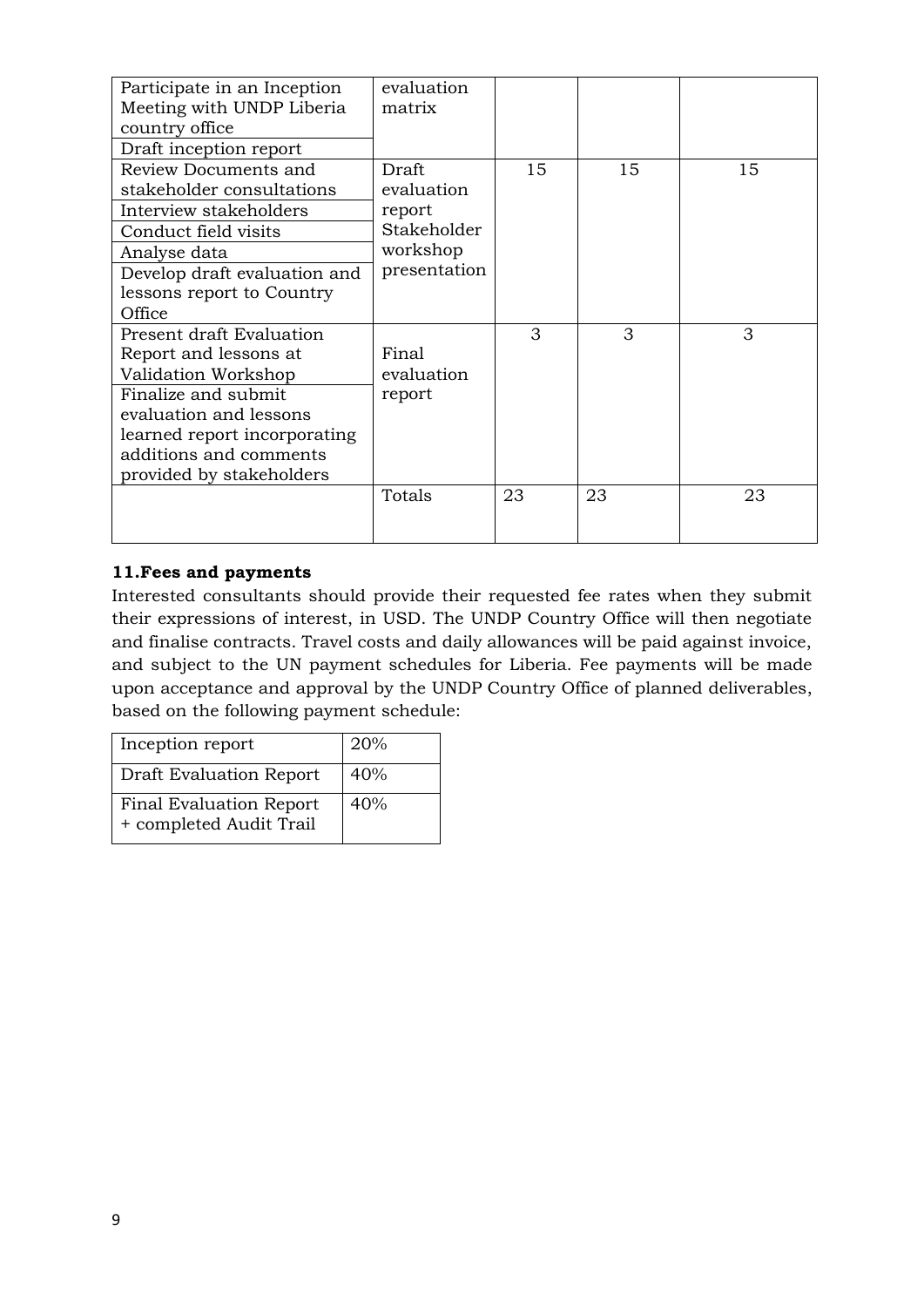#### **12. ANNEXES**

- ToR Annex 1: Project Information Package to be reviewed by TE team
- ToR Annex 2: Content of the TE report
- ToR Annex 3: Evaluation Criteria Matrix template
- ToR Annex 4: Ethical Code of Conduct for Evaluators
- ToR Annex 5: TE Rating Scales
- ToR Annex 6: TE Report Clearance Form
- ToR Annex 7: TE Audit Trail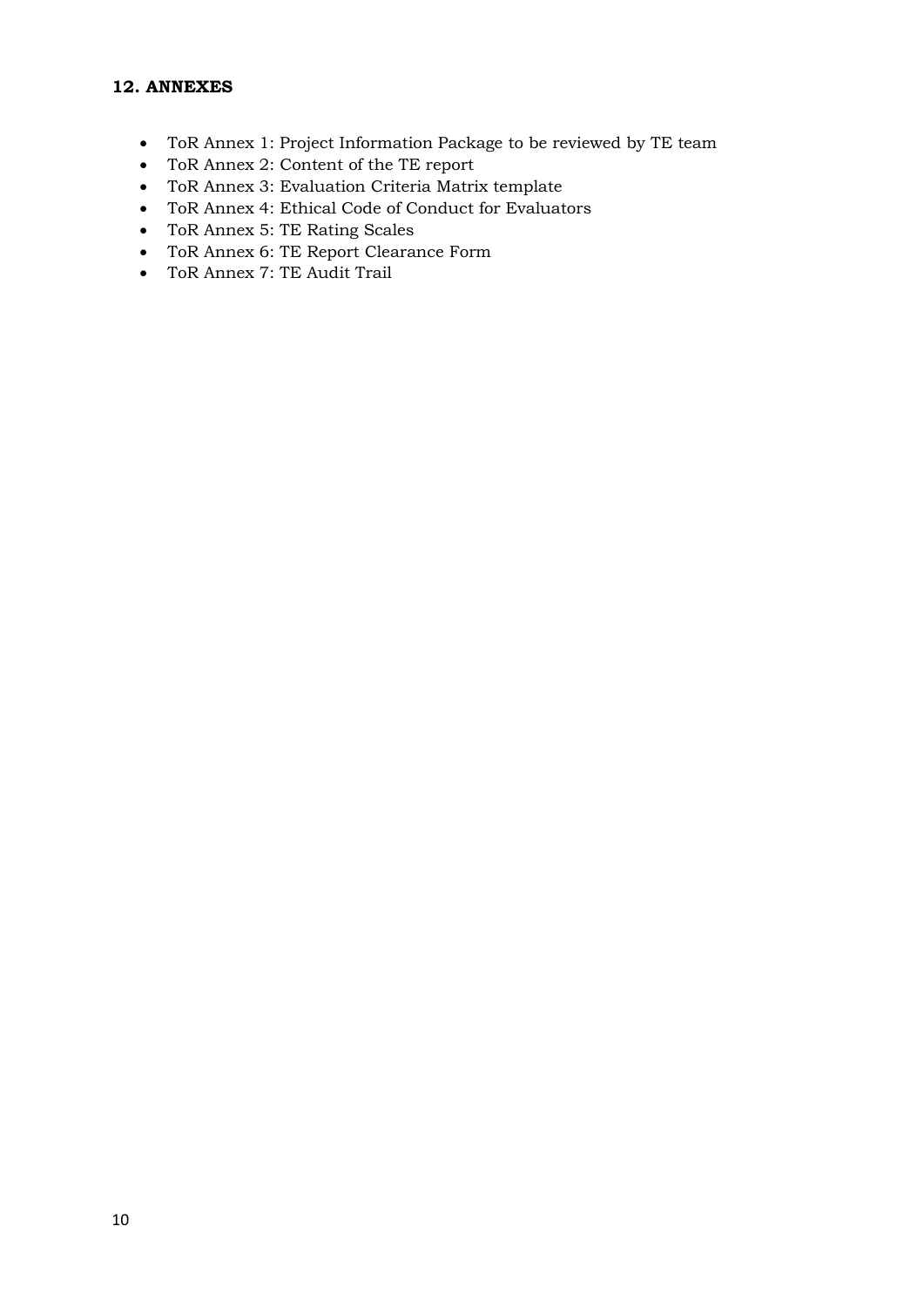# **Annex 1: Project Information Package to be reviewed by TE team**

| $\#$ | Item (electronic versions preferred if available)                                                                                                                                  |
|------|------------------------------------------------------------------------------------------------------------------------------------------------------------------------------------|
| 1    | Project Identification Form (PIF)                                                                                                                                                  |
| 2    | <b>UNDP</b> Initiation Plan                                                                                                                                                        |
| 3    | Final CCCD Project Document with all annexes                                                                                                                                       |
| 4    | CEO Endorsement Request                                                                                                                                                            |
| 5    | UNDP Social and Environmental Screening Procedure (SESP) and associated<br>management plans (if any)                                                                               |
| 6    | Inception Workshop Report                                                                                                                                                          |
| 7    | Mid-Term Review report and management response to MTR recommendations                                                                                                              |
| 8    | All Project Implementation Reports (PIRs)                                                                                                                                          |
| 9    | Progress reports (quarterly, semi-annual or annual, with associated workplans and<br>financial reports)                                                                            |
| 10   | Oversight mission reports                                                                                                                                                          |
| 11   | Minutes of Project Board Meetings and of other meetings (i.e. Project Appraisal<br>Committee meetings)                                                                             |
| 14   | Financial data, including actual expenditures by project outcome, including<br>management costs, and including documentation of any significant budget<br>revisions                |
| 16   | Audit reports                                                                                                                                                                      |
| 17   | Electronic copies of project outputs (booklets, manuals, technical reports, articles,<br>etc.)                                                                                     |
| 18   | Sample of project communications materials                                                                                                                                         |
| 19   | Summary list of formal meetings, workshops, etc. held, with date, location, topic,<br>and number of participants                                                                   |
| 20   | Any relevant socio-economic monitoring data, such as average incomes /<br>employment levels of stakeholders in the target area, change in revenue related to<br>project activities |
| 21   | List of contracts and procurement items over ~US\$5,000 (i.e. organizations or<br>companies contracted for project outputs, etc., except in cases of confidential<br>information)  |
| 22   | List of related projects/initiatives contributing to project objectives<br>approved/started after GEF project approval (i.e. any leveraged or "catalytic"<br>results)              |
| 23   | Data on relevant project website activity $-$ e.g. number of unique visitors per month,<br>number of page views, etc. over relevant time period, if available                      |
| 24   | <b>UNDP Country Programme Document (CPD)</b>                                                                                                                                       |
| 25   | List/map of project sites, highlighting suggested visits                                                                                                                           |
| 26   | List and contact details for project staff, key project stakeholders, including Project<br>Board members, CTA, RTA, Project Team members, and other partners to be<br>consulted    |
| 27   | Project deliverables that provide documentary evidence of achievement towards<br>project outcomes                                                                                  |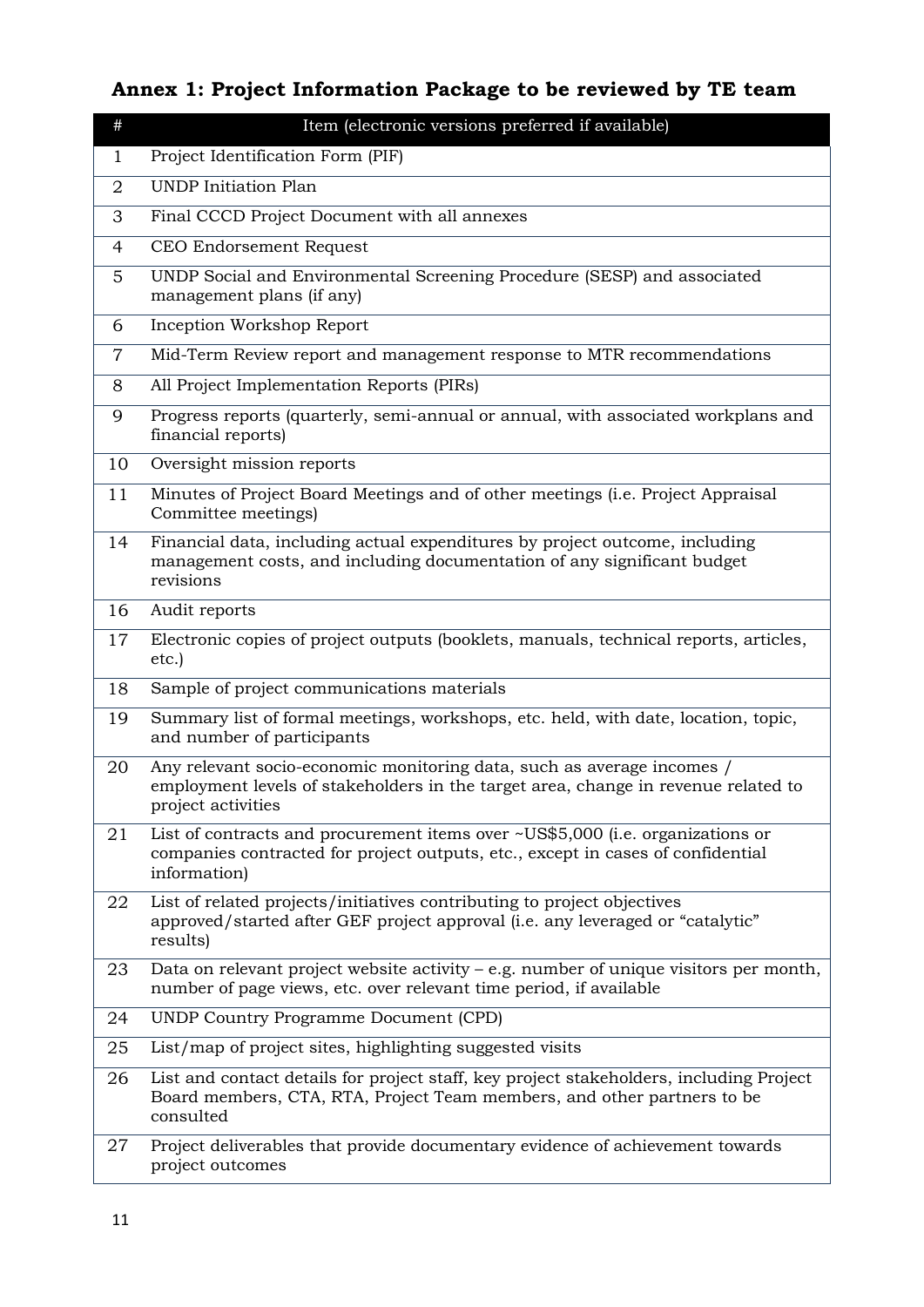## **Annex 2: Content of the TE report**

- i. Title page
	- Tile of UNDP-supported GEF-financed project
	- UNDP PIMS ID and GEF ID
	- TE timeframe and date of final TE report
	- Region and countries included in the project
	- GEF Focal Area/Strategic Program
	- Executing Agency, Implementing partner and other project partners
	- TE Team members
- ii. Acknowledgements
- iii. Table of Contents
- iv. Acronyms and Abbreviations
- 1. Executive Summary (3-4 pages)
	- Project Information Table
	- Project Description (brief)
	- Evaluation Ratings Table
	- Concise summary of findings, conclusions and lessons learned
	- Recommendations summary table
- 2. Introduction (2-3 pages)
	- Purpose and objective of the TE
		- Scope
		- Methodology
		- Data Collection & Analysis
		- Ethics
		- Limitations to the evaluation
		- Structure of the TE report
- 3. Project Description (3-5 pages)
	- Project start and duration, including milestones
	- Development context: environmental, socio-economic, institutional, and policy factors relevant to the project objective and scope
	- Problems that the project sought to address threats and barriers targeted
	- Immediate and development objectives of the project
	- Expected results
	- Main stakeholders: summary list
	- Theory of Change
- 4. Findings

(in addition to a descriptive assessment, all criteria marked with (\*) must be given a rating1)

- 4.1 Project Design/Formulation
	- Analysis of Results Framework: project logic and strategy, indicators
	- Assumptions and Risks
	- Lessons from other relevant projects (e.g. same focal area) incorporated into project design
	- Planned stakeholder participation
	- Linkages between project and other interventions within the sector
- 4.1Project Implementation
	- Adaptive management (changes to the project design and project outputs during implementation)
	- Actual stakeholder participation and partnership arrangements
	- Project Finance and Co-finance

<sup>&</sup>lt;sup>1</sup> See ToR Annex 5 for rating scales.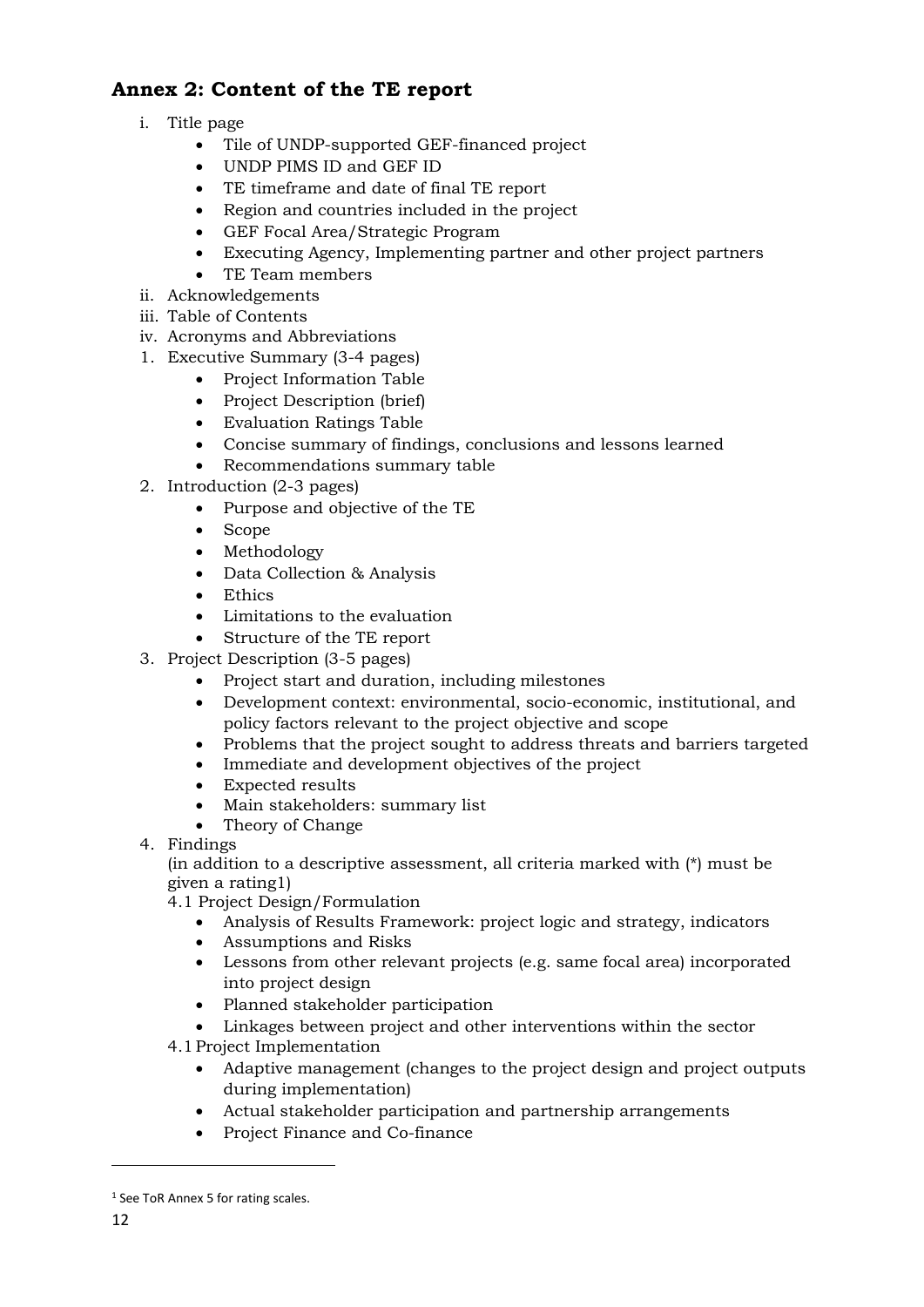- Monitoring & Evaluation: design at entry  $(*)$ , implementation  $(*)$ , and overall assessment of M&E (\*)
- UNDP implementation/oversight (\*) and Implementing Partner execution (\*), overall project implementation/execution (\*), coordination, and operational issues
- 4.2Project Results
	- Progress towards objective and expected outcomes  $(*)$
	- Relevance (\*)
	- Effectiveness (\*)
	- Efficiency  $(*)$
	- Overall Outcome (\*)
	- Country ownership
	- Gender
	- Other Cross-cutting Issues
	- Social and Environmental Standards
	- Sustainability: financial (\*), socio-economic (\*), institutional framework and governance (\*), environmental (\*), and overall likelihood (\*)
	- Country Ownership
	- Gender equality and women's empowerment
	- Cross-cutting Issues
	- Catalytic Role / Replication Effect
	- Progress to Impact
- 5. Main Findings, Conclusions, Recommendations & Lessons
	- Main Findings
	- Conclusions
	- Recommendations
	- Lessons Learned
- 6. Annexes
	- TE ToR (excluding ToR annexes)
	- TE Mission itinerary
	- List of persons interviewed
	- List of documents reviewed
	- Summary of field visits
	- Evaluation Question Matrix (evaluation criteria with key questions, indicators, sources of data, and methodology)
	- Questionnaire used and summary of results
	- Co-financing tables (if not include in body of report)
	- TE Rating scales
	- Signed Evaluation Consultant Agreement form
	- Signed UNEG Code of Conduct form
	- Signed TE Report Clearance form
	- *Annexed in a separate file*: TE Audit Trail
	- *Annexed in a separate file:* relevant terminal GEF/LDCF/SCCF Core Indicators or Tracking Tools, as applicable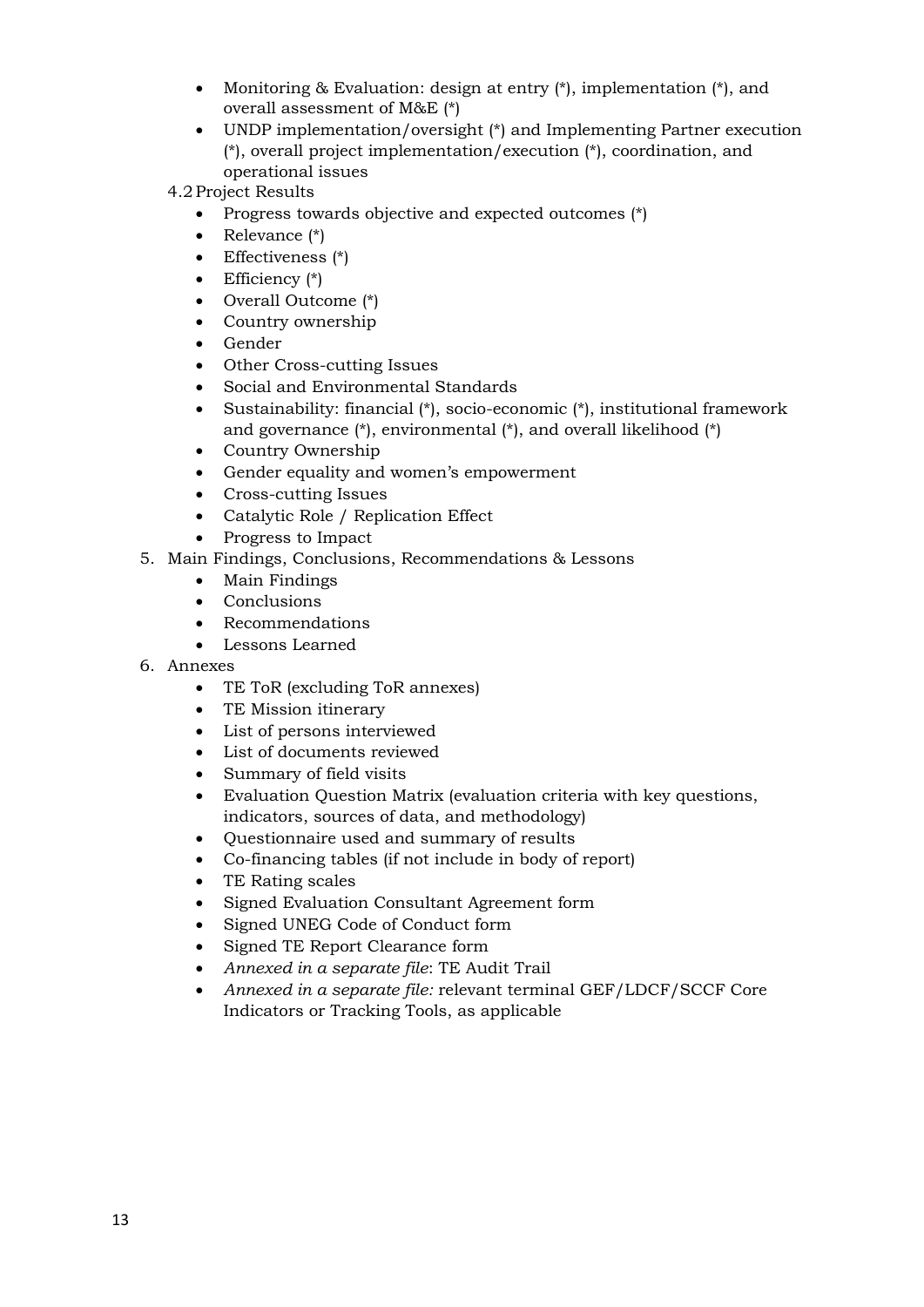## **Evaluative Criteria Questions Indicators Sources Methodology** Relevance: How does the project relate to the main objectives of the GEF Focal area, and to the environment and development priorities a the local, regional and national level? *(include evaluative questions) (i.e. relationships established, level of coherence between project design and implementation approach, specific activities conducted, quality of risk mitigation strategies, etc.) (i.e. project documentation, national policies or strategies, websites, project staff, project partners, data collected throughout the TE mission, etc.) (i.e. document analysis, data analysis, interviews with project staff, interviews with stakeholders, etc.)* Effectiveness: To what extent have the expected outcomes and objectives of the project been achieved? Efficiency: Was the project implemented efficiently, in line with international and national norms and standards? Sustainability: To what extent are there financial, institutional, socio-political, and/or environmental risks to sustaining long-term project results? Gender equality and women's empowerment: How did the project contribute to gender equality and women's empowerment? Impact: Are there indications that the project has contributed to, or enabled progress toward reduced environmental stress and/or improved ecological status? *To what extent have the project been impacted by COVID-19?*

## **Annex 3: Evaluation Criteria Matrix template**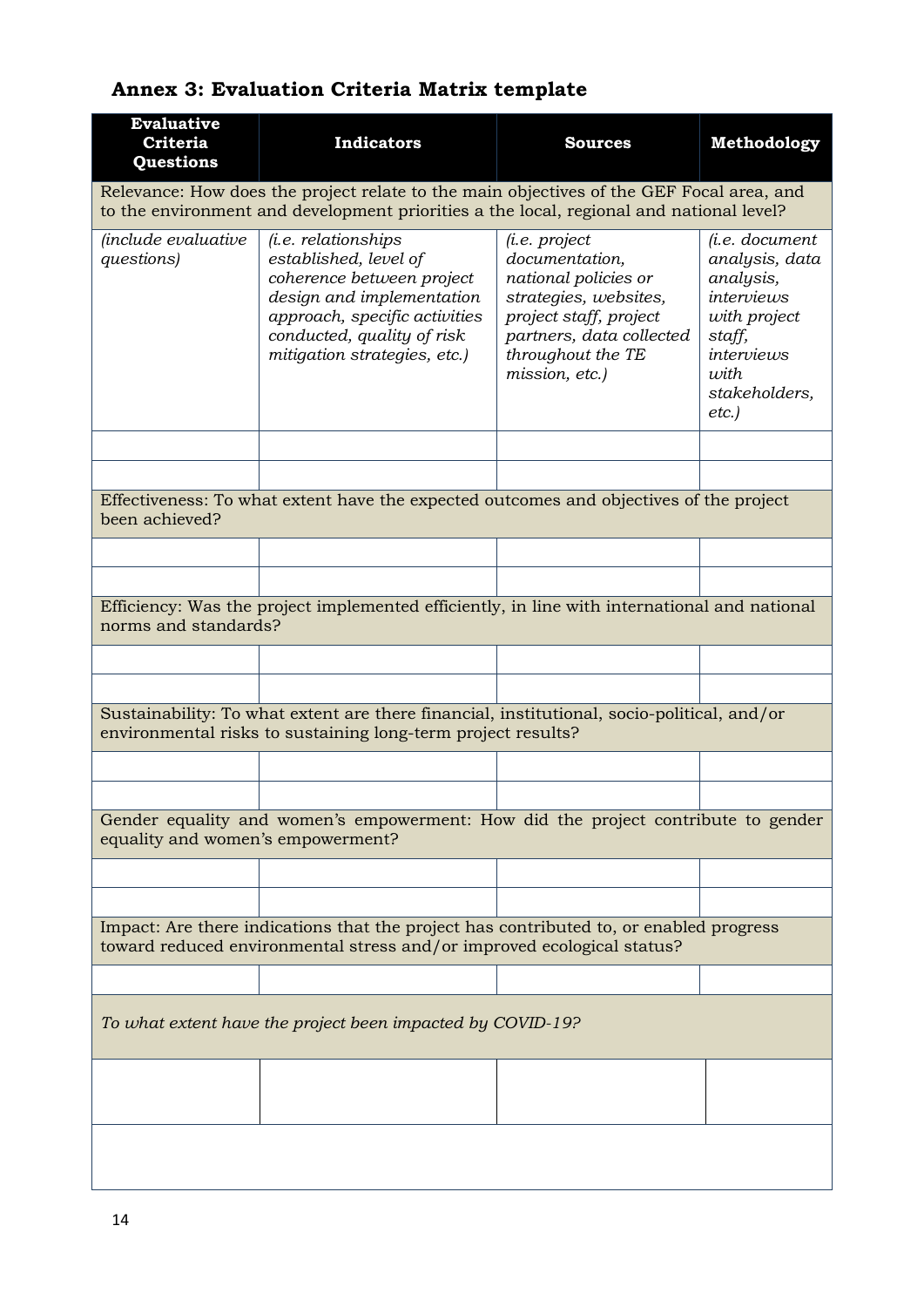## **Annex 4: Ethical Code of Conduct for UNDP Evaluations**

Evaluators:

- 1. Must present information that is complete and fair in its assessment of strengths and weaknesses so that decisions or actions taken are well founded
- 2. Must disclose the full set of evaluation findings along with information on their limitations and have this accessible to all affected by the evaluation with expressed legal rights to receive results.
- 3. Should protect the anonymity and confidentiality of individual informants. They should provide maximum notice, minimize demands on time, and: respect people's right not to engage. Evaluators must respect people's right to provide information in confidence and must ensure that sensitive information cannot be traced to its source. Evaluators are not expected to evaluate individuals and must balance an evaluation of management functions with this general principle.
- 4. Sometimes uncover evidence of wrongdoing while conducting evaluations. Such cases must be reported discreetly to the appropriate investigative body. Evaluators should consult with other relevant oversight entities when there is any doubt about if and how issues should be reported.
- 5. Should be sensitive to beliefs, manners and customs and act with integrity and honesty in their relations with all stakeholders. In line with the UN Universal Declaration of Human Rights, evaluators must be sensitive to and address issues of discrimination and gender equality. They should avoid offending the dignity and self-respect of those persons with whom they come in contact in the course of the evaluation. Knowing that evaluation might negatively affect the interests of some stakeholders, evaluators should conduct the evaluation and communicate its purpose and results in a way that clearly respects the stakeholders' dignity and self-worth.
- 6. Are responsible for their performance and their product(s). They are responsible for the clear, accurate and fair written and/or oral presentation of study limitations, findings and recommendations.
- 7. Should reflect sound accounting procedures and be prudent in using the resources of the evaluation.
- 8. Must ensure that independence of judgement is maintained, and that evaluation findings and recommendations are independently presented.
- 9. Must confirm that they have not been involved in designing, executing or advising on the project being evaluated.

#### **Evaluation Consultant Agreement Form<sup>2</sup>**

**Agreement to abide by the Code of Conduct for Evaluation in the UN System**  Name of Consultant:

**Name of Consultancy Organization** (where relevant):

**I confirm that I have received and understood and will abide by the United Nations Code of Conduct for Evaluation.** 

Signed at <u>on</u> on

Signature:

<sup>2</sup> www.unevaluation.org/unegcodeofconduct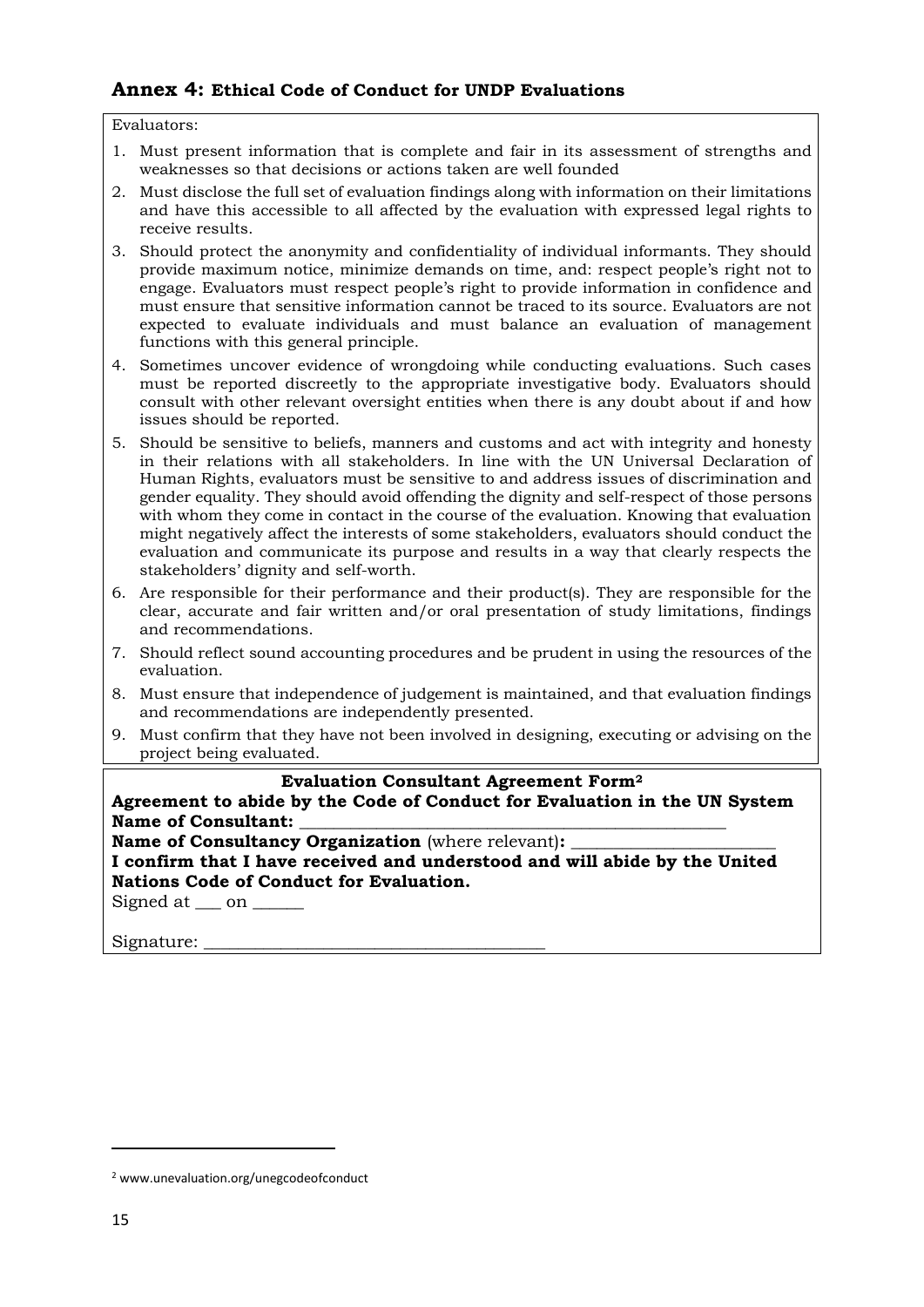# **Annex 5: TE Rating Scales**

| Ratings for Outcomes, Effectiveness,<br>Efficiency, M&E,<br>Implementation/Oversight, Execution,<br>Relevance                                                                                                                                                                                                                                                                                                                                                                                                                                                                                                                     | Sustainability ratings:                                                                                                                                                                                                                                                                                                                                                                           |
|-----------------------------------------------------------------------------------------------------------------------------------------------------------------------------------------------------------------------------------------------------------------------------------------------------------------------------------------------------------------------------------------------------------------------------------------------------------------------------------------------------------------------------------------------------------------------------------------------------------------------------------|---------------------------------------------------------------------------------------------------------------------------------------------------------------------------------------------------------------------------------------------------------------------------------------------------------------------------------------------------------------------------------------------------|
| $6$ = Highly Satisfactory (HS): exceeds<br>expectations and/or no shortcomings<br>$5$ = Satisfactory (S): meets expectations<br>and/or no or minor shortcomings<br>$4$ = Moderately Satisfactory (MS): more<br>or less meets expectations and/or some<br>shortcomings<br>$3$ = Moderately Unsatisfactory (MU):<br>somewhat below expectations and/or<br>significant shortcomings<br>$2$ = Unsatisfactory (U): substantially<br>below expectations and/or major<br>shortcomings<br>$1$ = Highly Unsatisfactory (HU): severe<br>shortcomings<br>Unable to Assess $(U/A)$ : available<br>information does not allow an<br>assessment | $4$ = Likely (L): negligible risks to<br>sustainability<br>3 = Moderately Likely (ML): moderate<br>risks to sustainability<br>$2$ = Moderately Unlikely (MU): significant<br>risks to sustainability<br>= Unlikely (U): severe risks<br>$\mathbf{1}$<br>to<br>sustainability<br>Unable to Assess $(U/A)$ : Unable to assess<br>the expected incidence and magnitude of<br>risks to sustainability |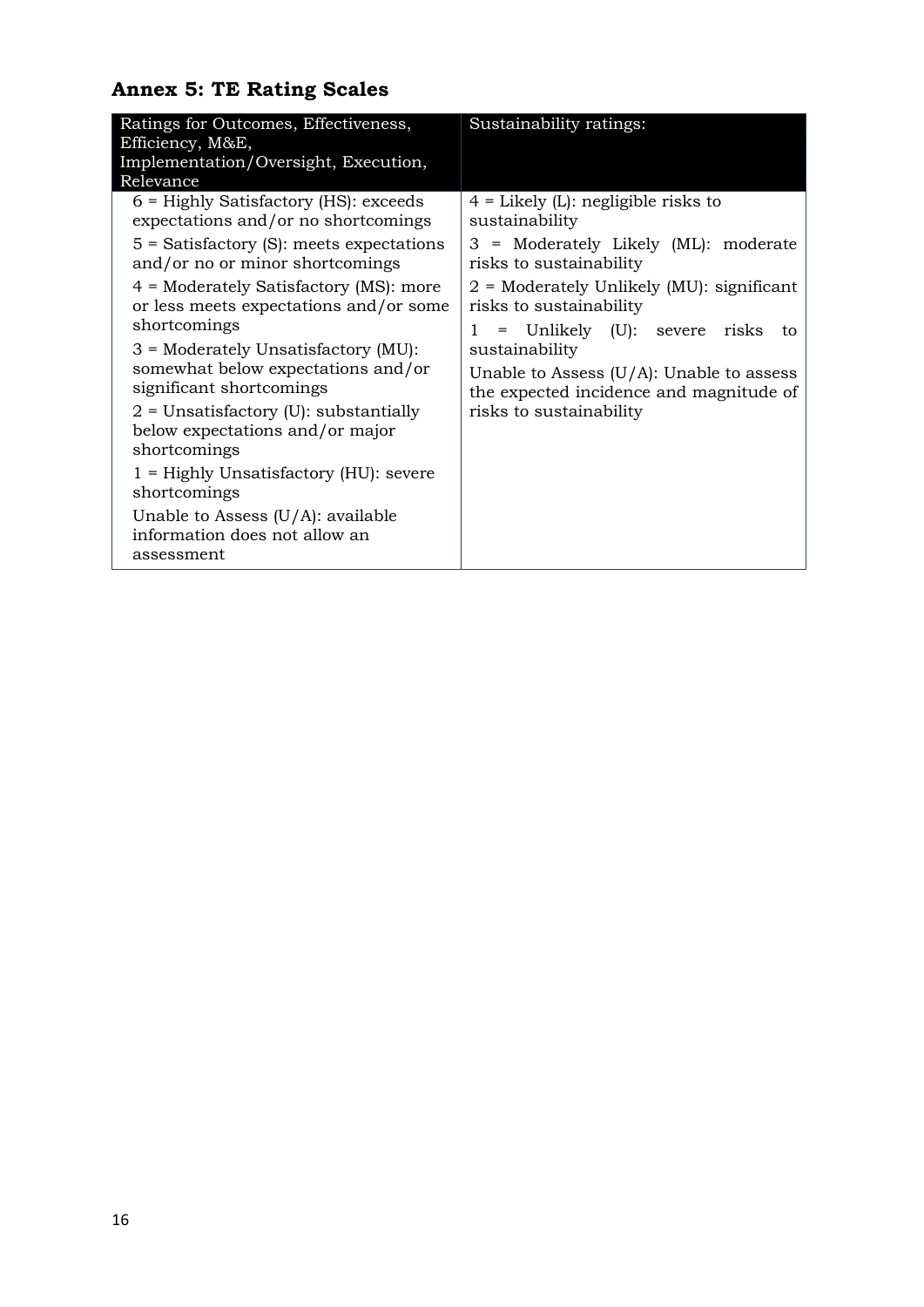# **Annex 6: TE Report Clearance Form**

| <b>Terminal Evaluation Report for (Project Title &amp; UNDP PIMS ID) Reviewed and Cleared</b><br>By: |  |
|------------------------------------------------------------------------------------------------------|--|
| <b>Commissioning Unit (M&amp;E Focal Point)</b>                                                      |  |
|                                                                                                      |  |
|                                                                                                      |  |
| <b>Regional Technical Advisor</b>                                                                    |  |
|                                                                                                      |  |
|                                                                                                      |  |